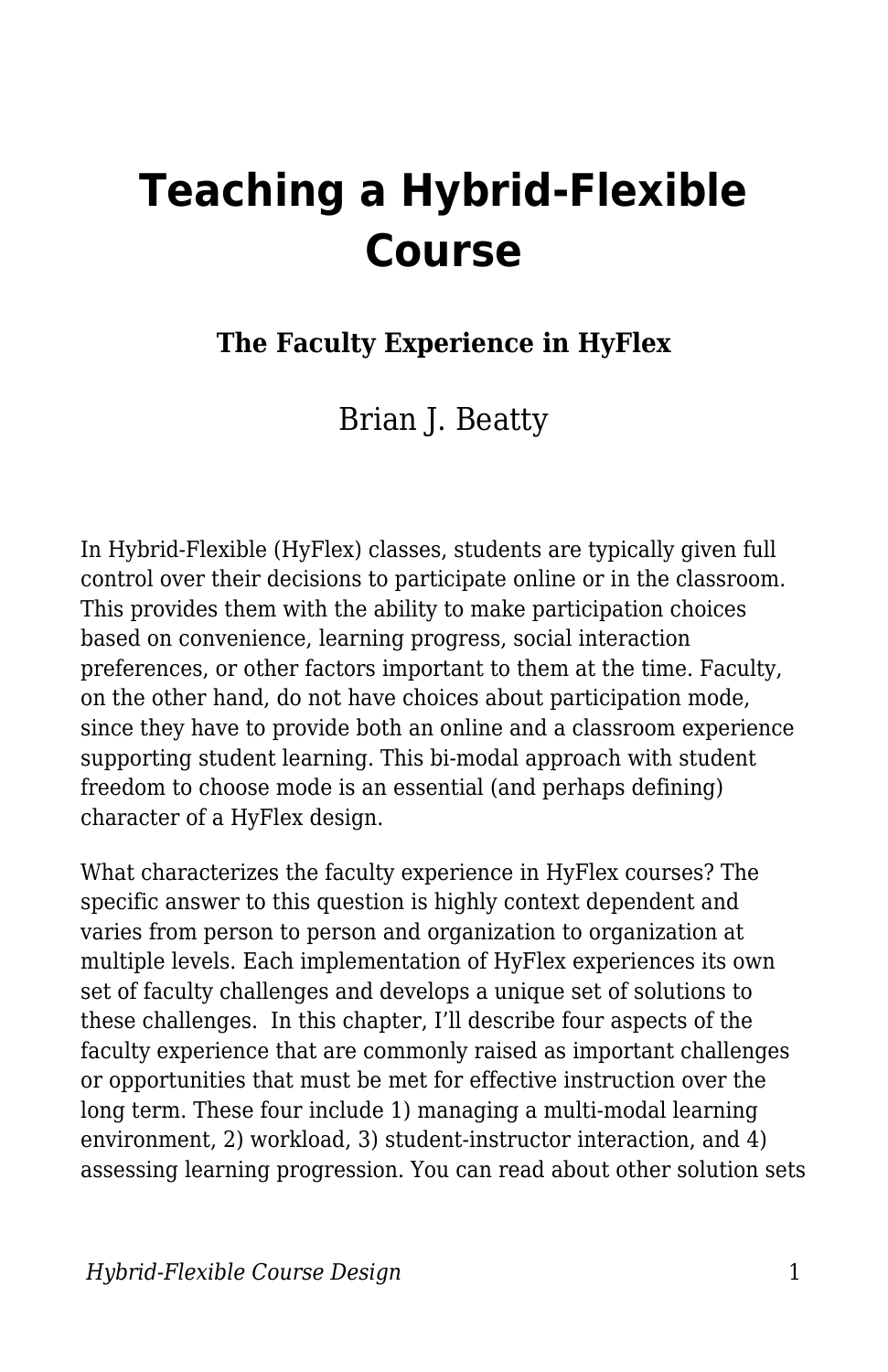in the case reports available in Unit III.

# **Managing a Multi-Modal Learning Environment**

In a HyFlex course, both fully online and fully classroom-based instruction is provided. In most institutions, it is a faculty responsibility and right to provide instruction in all formats required to support learning, so in a HyFlex environment, the faculty must be able to provide effective instruction in both classroom and online modes. If the course design includes both synchronous and asynchronous online modes, this may further complicate the faculty experience.

Faculty often have a preferred instructional mode, and it may be appropriate to assume that every experienced faculty member is equipped and resourced to provide instruction in that mode. In most cases, faculty have more experience teaching in the classroom environment than in teaching online, so there may not be much, if anything, that faculty need to change in the classroom to support HyFlex students who are showing up for class in the classroom environment. Many faculty have much less experience teaching online, so more effort may be required to design, develop and facilitate the online mode of instruction in the HyFlex class. Some faculty take on an additional challenge of serving students who participate synchronously and online, creating an environment with three participation modes: classroom, online asynchronous, and online synchronous.

### **Classroom Instruction**

Classroom instruction should be implemented using effective face to face instructional approaches. Several things may change in a HyFlex environment, however. Since students are free to choose their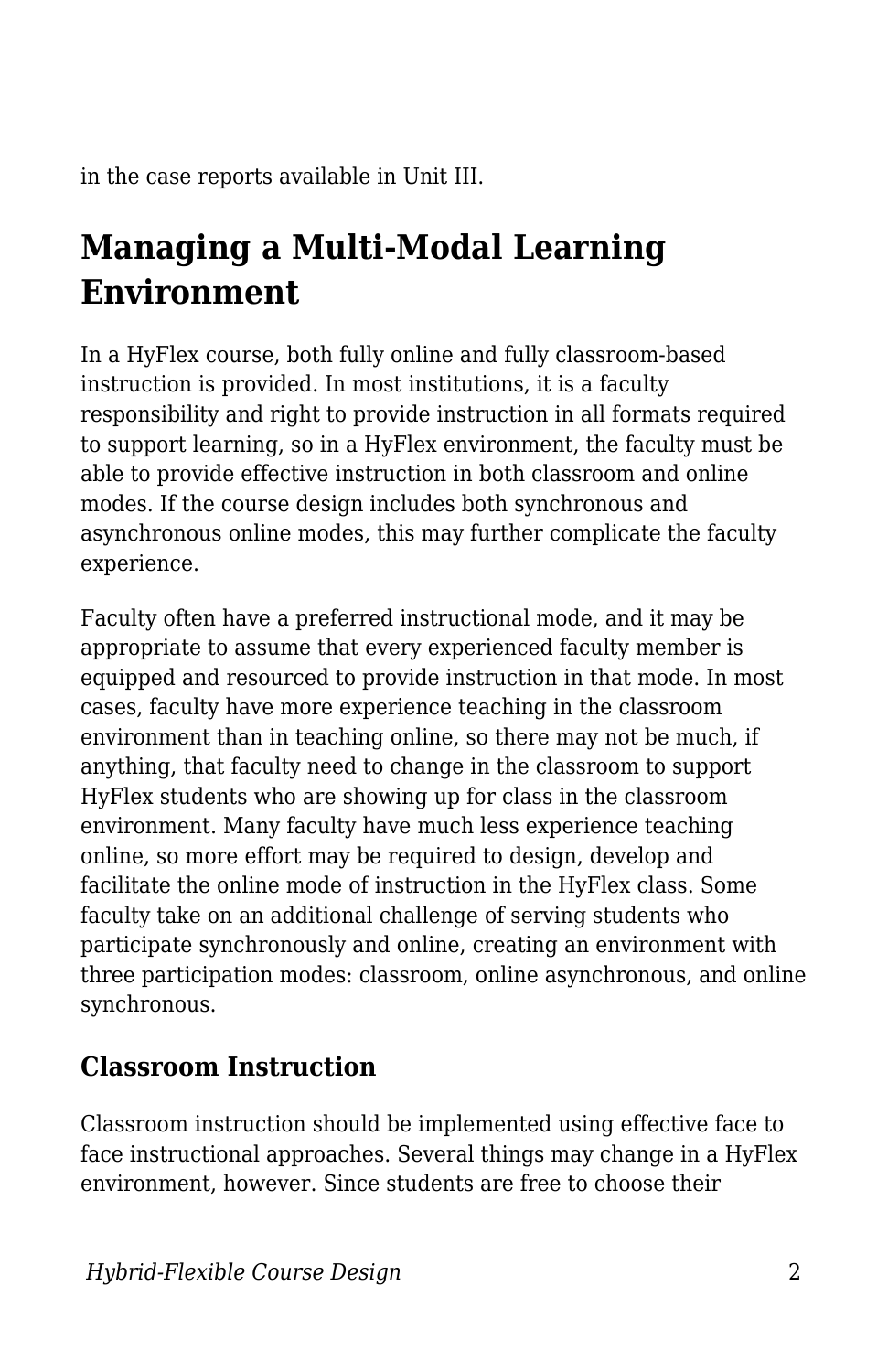participation mode, the instructor may not know which (or how many) students will show up in the classroom, which complicates planning activities. Our experience has shown relatively consistent participation patterns in single classes, so over time the instructor will be able to better predict student participation. Starting out a new class and planning activities before student participation patterns are established and observed requires a certain amount of agility and flexibility from the instructor. An instructor may need to change the number, size, or components of student groups, for example, if many more or less students show up in class than are expected.

One of the four guiding values/principles of HyFlex is "**Reusability:** Utilize **artifacts** from learning activities in each participation mode as "learning objects' for all students." (See Chapter 1.2 for a full description of fundamental HyFlex values and principles.) In the classroom, the instructor should plan to share all resources used in the classroom with online students. This is usually easy with a Learning Management System (LMS). Additionally, the instructor may want to record and archive the activities of the classroom for students to review later. This requires recording technology, informed consent from students to capture classroom interactions for later review by all students in a class, and skill in using the recording technology to capture and distribute archives. Either an instructor provides the technology and skill themselves, or they use installed technology (web cams, room cams and mics, etc.) or rely on external instructional supports (AV specialists, teaching assistants, etc.) like they would for any technology-supported classroom activity.

A continuous challenge for instructors is ensuring that students are engaged in a single learning community regardless of their participation mode. Efforts to build a learning community are likely to support the development of a learning community for all students regardless of their participation mode. (See Kim (2000) or Palloff & Pratt (1999) for helpful strategies for building successful online communities.) Regardless of instructional mode, three aspects of high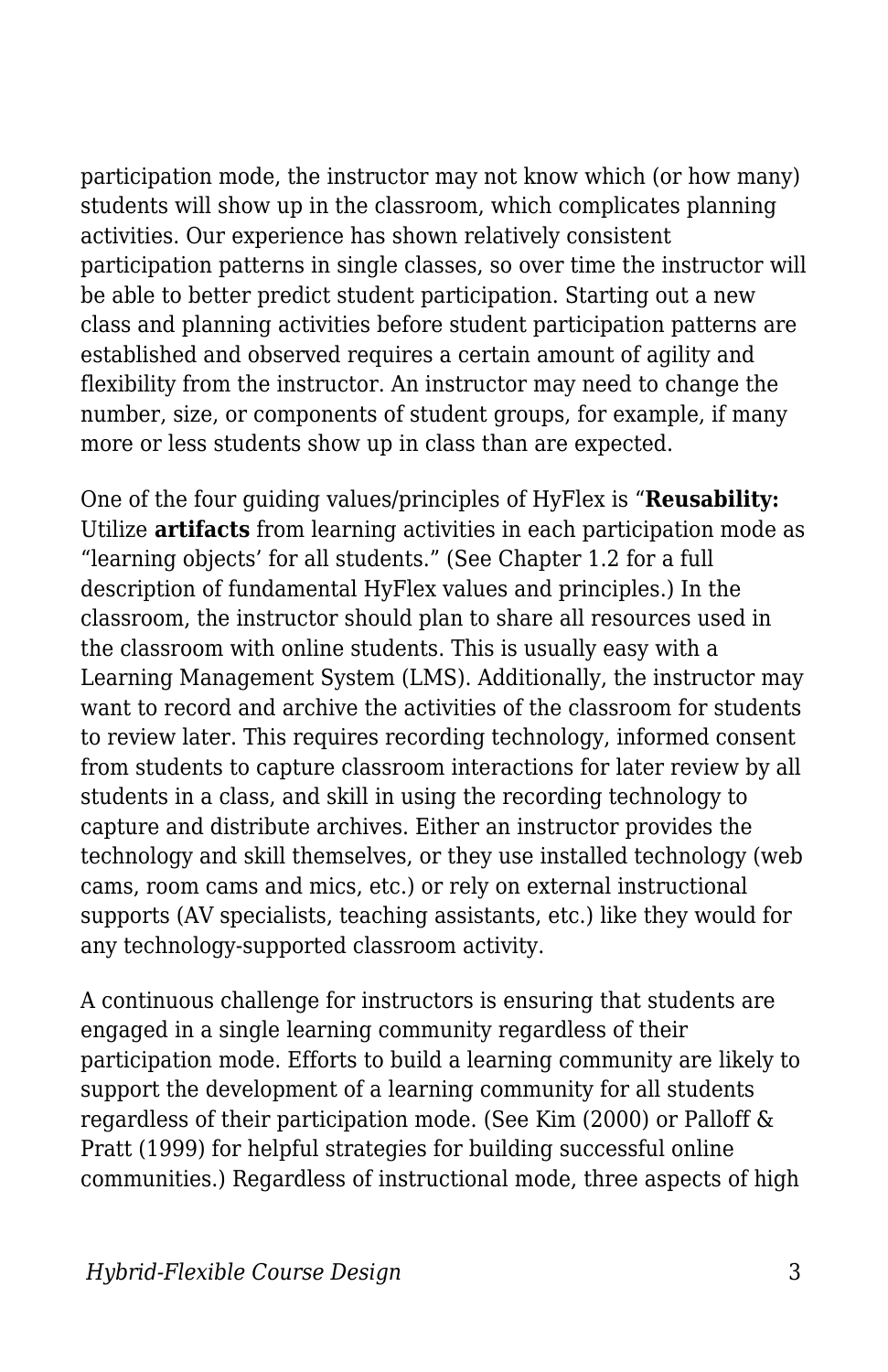quality teaching are relevant in each delivery mode, and are perhaps most critical in supporting student learning in the fully online asynchronous mode since there is no live faculty engagement to rapidly address emergent (and often individual) student learning support needs. These aspects are 1) providing relevant and meaningful content, 2) engaging students in memorable activities and learning experiences, and 3) assessing learning and adapting instruction to meet student needs; supporting student self-assessment when appropriate.

### **Online Asynchronous Instruction**

Teaching fully online asynchronous students involves a set of tasks and skills that are generally well-understood and researched, with more than three decades of practice to draw upon. There are many excellent resources that describe effective online teaching and best practices of seasoned online instructors (Boettcher & Conrad, 2016; Dabbagh, Marra & Howland, 2018). In HyFlex classes, an instructor may be experienced and highly skilled in teaching online, or may be new to teaching online. In fact, some institutions may use HyFlex course designs as a way to build an online capacity and capability in a previously classroom focused curriculum and faculty. (Beatty, 2007)

**Content:** Instructional content is delivered via the class LMS, providing informational resources for students in all learning modes. For instruction to all students, best practice includes using multiple forms of representation for content, such as text, video, and audio. Some content may be generated by students themselves (i.e., discussion forum posts). This content should be captured and shared in the LMS for all students, regardless of participation mode.

**Engagement:** The defining characteristic of asynchronous instruction is the displacement in time between the instructor and the student. Oftentimes there is also geographical displacement, which may influence instructional practice as well. Effective engagement practice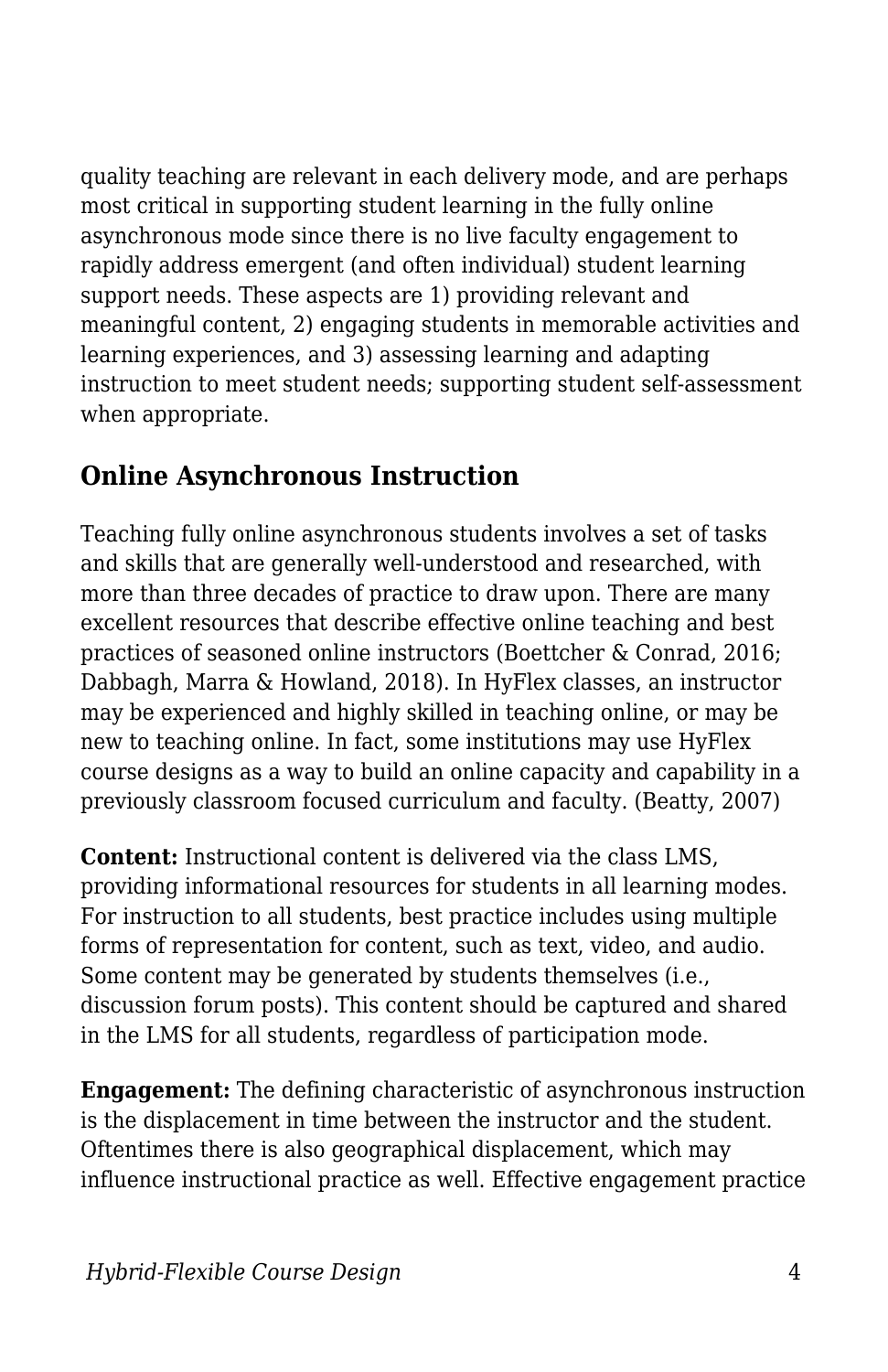includes interaction opportunities for students with content, the instructor, and other students. The most common online learning activity in higher education seems to be the asynchronous discussion forum. There are many creative ways to design and facilitate engaging online discussions; most requiring nothing more than an interesting prompt, and intentional format (debate, roundtable, etc.) and active facilitation. (Bonk & Zhang, 2008; Wright, Szymanski Sunal, & Wilson, 2006) The major challenges for instructors are 1) choosing interesting (to students) discussion formats and topics, 2) managing time in facilitating online discussions and 3) including elements of the asynchronous student activities in the learning experience of synchronous students as well. (See Chapter 2.2. Learning in a Hybrid-Flexible Course for more about connecting online and classroom students.)

**Assessment:** Assessing learning for asynchronous students is very similar to that for classroom students. Formally graded demonstrations of learning (reports, presentations, exams, quizzes, etc.) are usually exactly the same for all participation modes. (See Osterhoff, Conrad & Ely, 2008 and Conrad & Openo, 2018 for a thorough discussion on assessing learners online.) Informal assessment of learning differs in that the instructor must use the interaction technology (LMS discussions, for example) to determine the asynchronous students' learning state. To do this, the instructor must review everything posted online and should regularly check-in with online students to clarify questions, provide assessment opportunities (discussion forum exchanges, for example). Effective instructional practice in asynchronous discussion forums includes the instructor supporting students' self-assessment of learning, normally informally.

#### **Online Synchronous Instruction**

Teaching fully online synchronous students involves a set of tasks and skills that are largely similar to those used in classroom teaching,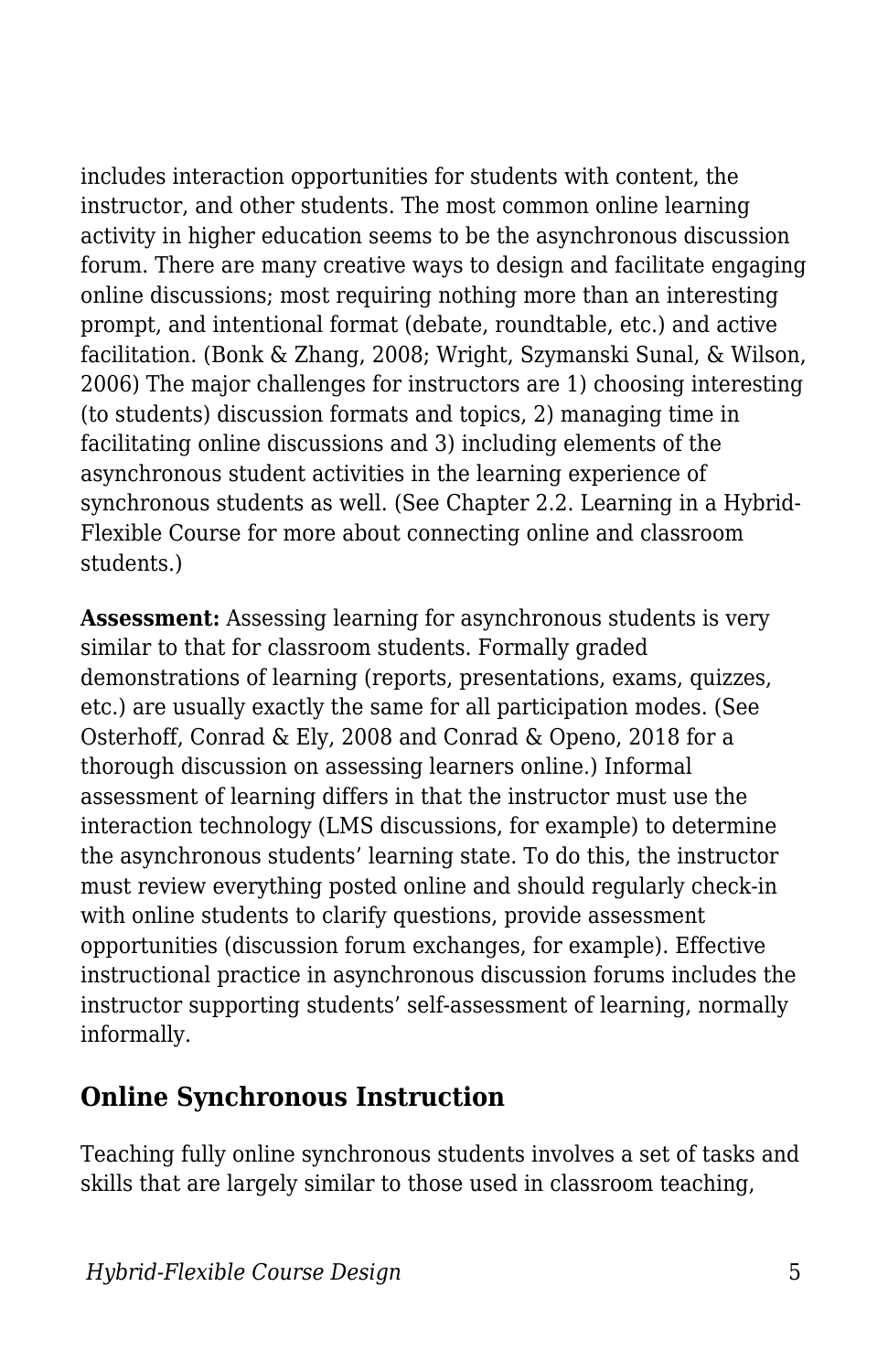though they differ significantly in that they are completely mediated through a technology interface. Teaching synchronously online has been growing in popularity and acceptance since the advent of largely ubiquitous high bandwidth networks, easy to use web meeting and webinar software tools, and affordable synchronous classroom environments provided by academic institutions. As there are for asynchronous teaching, there are many excellent resources that describe effective online teaching and best practices of seasoned online synchronous instructors (Finkelstein, 2006; Bower, Kennedy, Dalgarno, Lee, & Kenney, 2014). In HyFlex classes, an instructor may be experienced and highly skilled in teaching synchronously online, or may be new to teaching online with live students. Many experienced and effective classroom instructors find it relatively easy to teach effectively in the online synchronous setting, if they have intuitive, reliable and accessible systems. In the case of an institution (or single faculty member) using HyFlex course designs as a way to build an online capacity and capability in a previously classroom focused curriculum, some find it easier to begin their online delivery with the synchronous online participation mode rather than asynchronous.

**Content:** Instructional content is often streamed live from the classroom using cameras and microphones. The class LMS is used to provide informational resources for students in all learning modes.

**Engagement:** Students normally share video and audio from their remote location with instructors and other students in the in-person class. Effective practice includes interaction opportunities for all students, often including polls (quick questions), interactive discussions, and group discussion. The major challenge for instructors is including online synchronous students in every classroom learning activity; expecting, supporting and rewarding fully engaged participation.

**Assessment:** Assessing learning for synchronous students may be identical to that for classroom students. Formally graded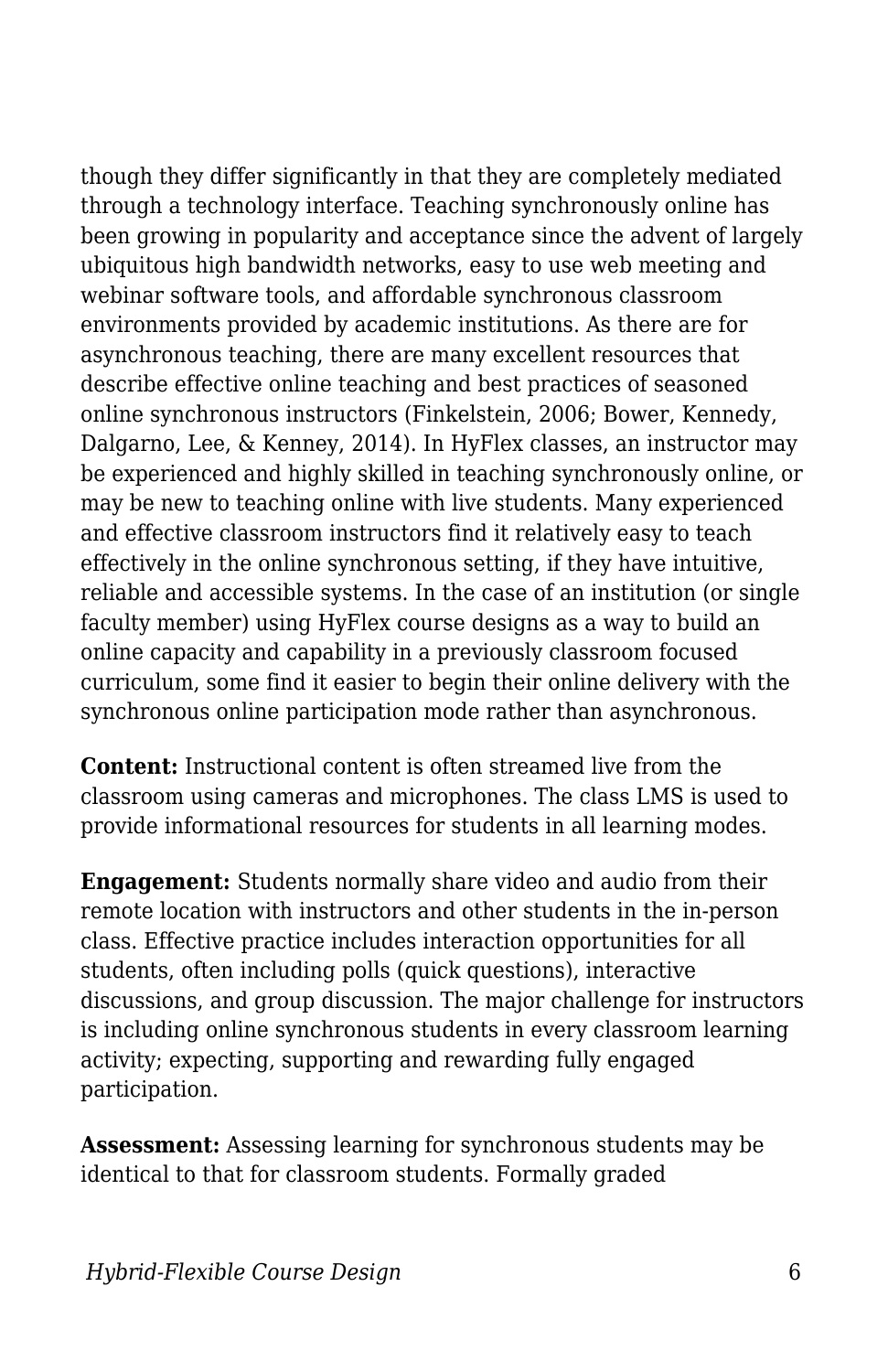demonstrations of learning (reports, presentations, exams, quizzes, etc.) are usually exactly the same for all participation modes. Informal assessment of learning differs in that the instructor must have adequate technology to determine the synchronous students' learning state (confusion? clarity? distraction?) and should regularly check-in with online students to allow for quick and responsive assessment. This practice is essentially the same for all synchronous modes (classroom and online) but differs primarily in the requirement that assessing synchronous students is always mediated by technology, and often relies on very small video representations of students and student self-reports of learning state or progress.

# **Workload**

There are several areas of faculty workload that may increase, to varying extent, due to the HyFlex course design and teaching both inclass and online students.

First, developing the course plan and materials itself will take longer than developing the same for a single mode class. If a faculty has experience developing for both modes of instruction already, there aren't many new skills that are needed. The one thing that is new for an experienced faculty such as this is designing ways to support developing a learning community for students who may only participate in one mode or the other, and who may never meet each other in person. This differs from the challenge in a fully online course because of the possibility that fully online students may be treated differently (less interaction, less relationship, less community "feel") than students who meet together in a classroom setting frequently or even just occasionally. Course planning should explicitly support facilitating an active and engaging learning community shared by all students regardless of participation mode. This planning takes time.

Once the course is developed and materials acquired and deployed to students, the faculty has to manage the delivery of instruction in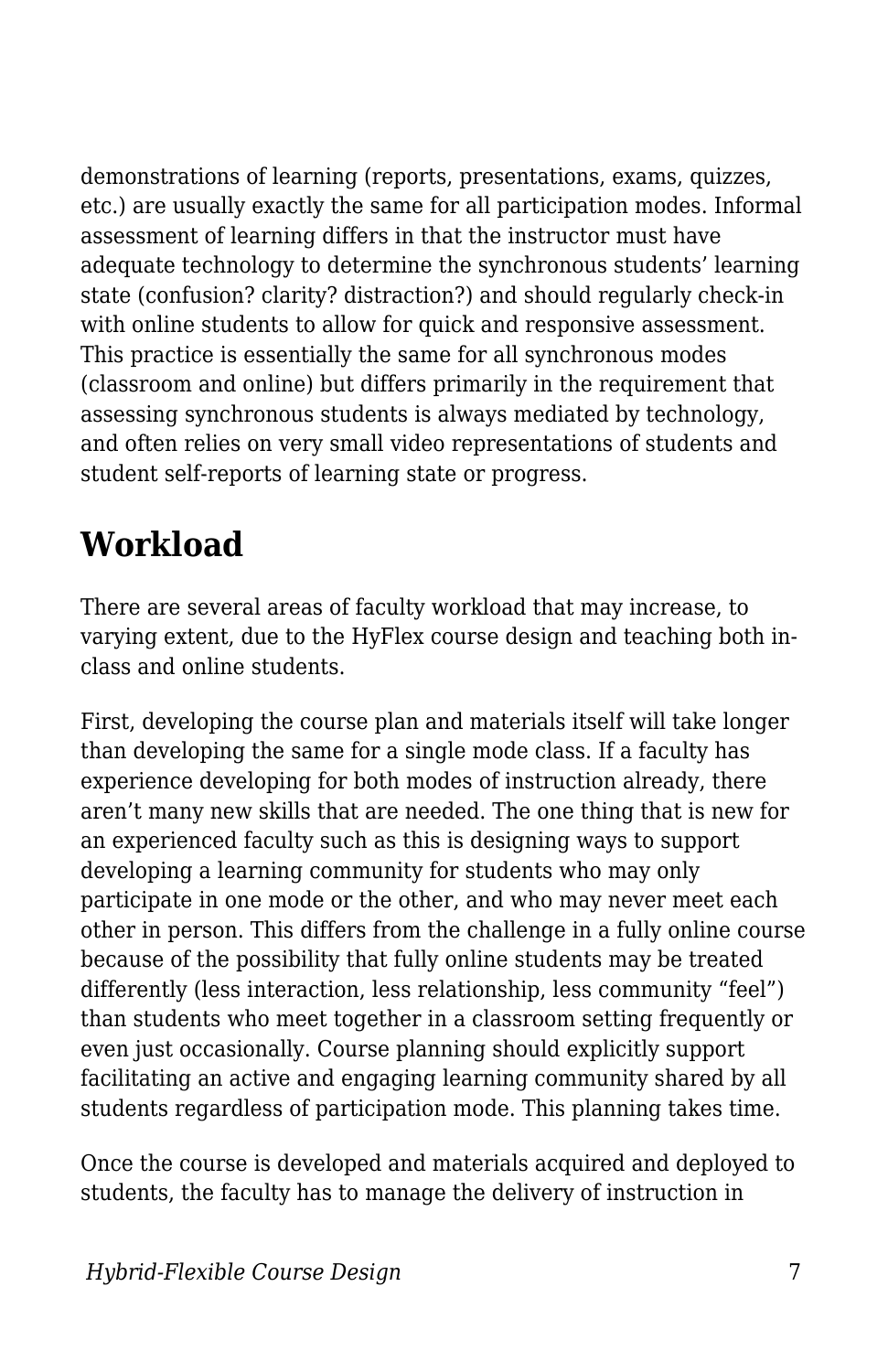multiple modes. Teaching in a traditional classroom isn't likely to be a problem for most faculty, since they probably have years of experience in that mode. Teaching the online students, however, may present significant workload challenges as faculty new to teaching online (in whichever online modes have been chosen) may need time to learn new skills and develop expertise using online instructional tools and pedagogy. When the synchronous online mode is available, the instructor will need to manage both the classroom students and the online students at the same time. This is no small challenge for someone starting out with HyFlex! The significance of this challenge itself may support the decision to start with just a few HyFlex sessions in a traditional class or in using just the asynchronous online mode paired with the in-class mode.

Faculty will also be challenged with workload changes associated with having to maintain out-of-class interactions with students who expect in-person support and engagement (often in faculty office hours) and students who require online personal support. Though many faculty live lives that combine online and on-ground modes quite a bit (commerce, meetings, entertainment, etc.), moving their student support and engagement experiences into a blended modality may challenge some, and may require learning new technologies to sufficiently support ongoing learning-related interaction. For some, this may be a significant workload increase. For all, this is likely to require a redistribution of engagement time throughout the working day and week.

#### **Returning Value to Faculty**

**Time:** Are there ways that your institution can provide more time to faculty, either to develop a HyFlex course or to teach one? Or both? Some institutions offer release time to faculty creating a new HyFlex course (this was my case: one course release for one term) or who offer additional teaching credit for those teaching a HyFlex class. For example, if a faculty receives "extra credit" for teaching a HyFlex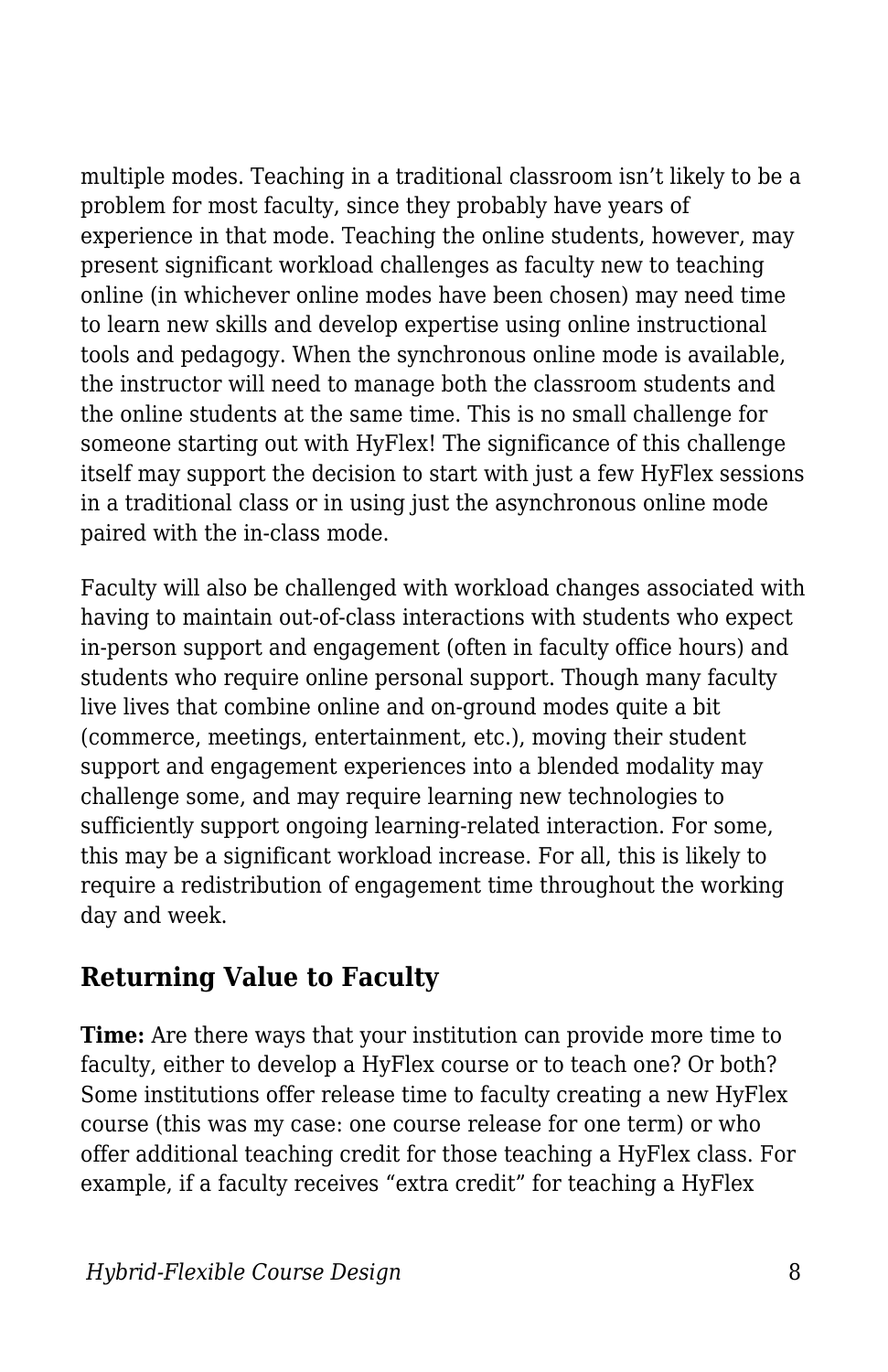class, it may be possible to "bank" these credits to be "cashed in" later. If an extra credit of one-fourth of regular (single-mode) credit is assigned, then after four HyFlex classes, a faculty may be entitled to one course release.

**Money:** Are there ways your institution can provide financial rewards (money) to faculty to compensate for additional workload? Some institutions may provide an additional stipend (direct payment) or travel/professional development funds for developing a new HyFlex course or for teaching a HyFlex class. Some may even provide more money to those teaching increased numbers of students in a HyFlex class if the enrollment capacity was increased due to the HyFlex format. Amounts vary considerably, as you may imagine. Local policies, practices, and expectations will be most powerful in setting appropriate amounts.

**Professional Rewards:** Some organizations provide other professional rewards to faculty, such as opportunities for professional growth and recognition. Nominating faculty for national innovative teaching awards, creating local appreciation awards for service to students, positively identifying HyFlex classes in the Class Schedule or program websites, calling out HyFlex faculty in accreditation or other important institution reports, and other approaches have all been used successfully to recognize faculty for the extra work they have put in to meet important goals supported by teaching students in HyFlex classes.

What might work in your case? What do your instructors value? How can you provide that value?

# **Student-Instructor Interaction**

The HyFlex instructor has to manage interactions with students in all modes of instruction. It is never acceptable to abandon a set of students in a particular mode in which the instructor may have weak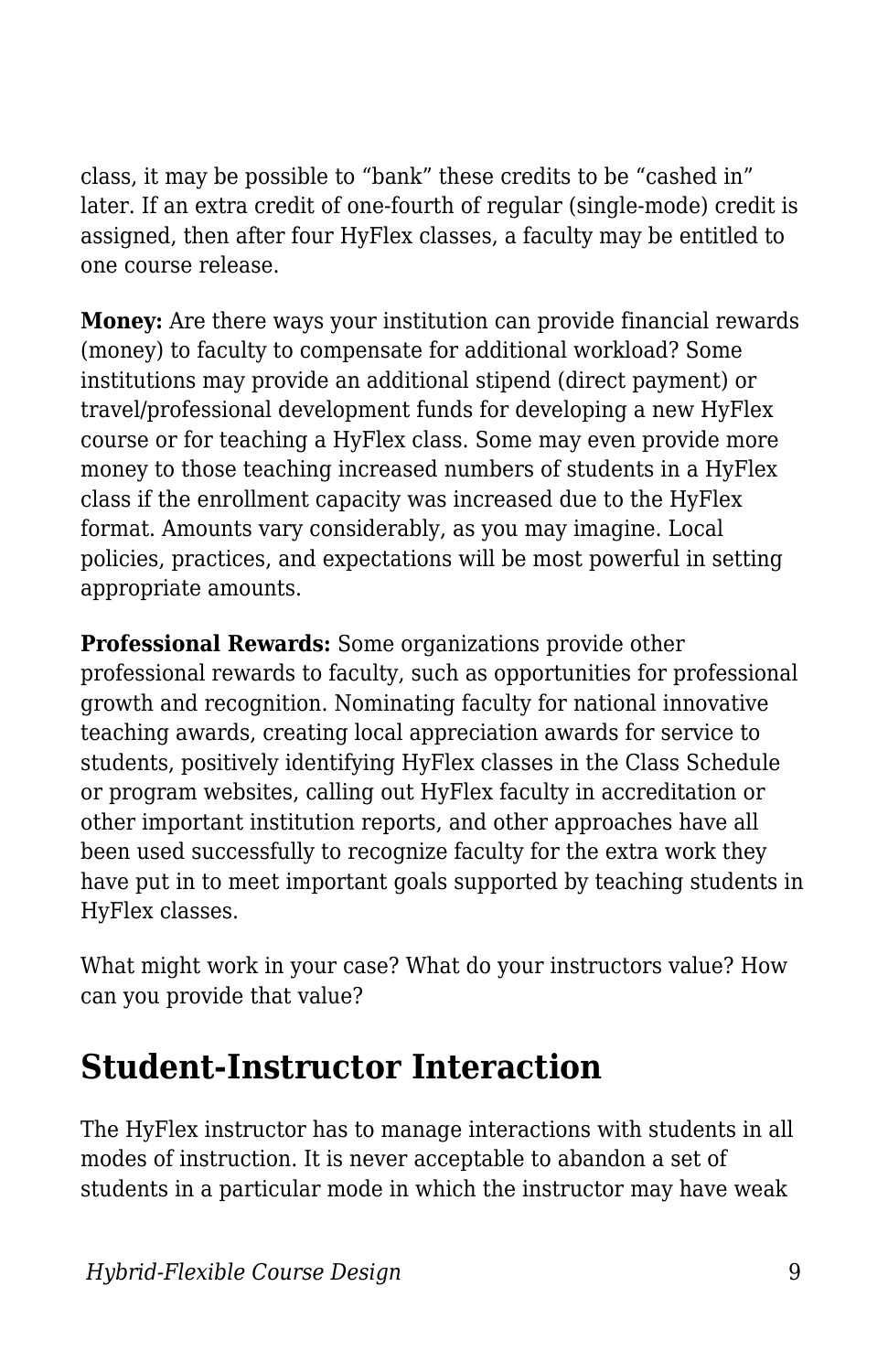skills or may not enjoy interacting. Faculty should have effective engagement skills in the classroom, in the online asynchronous environment, and in the online synchronous environment if one is provided to students. Table 2.1.1 provides several examples of differing instructor-student engagement across the three common modes of HyFlex participation.

Professional development for faculty may be directed at any or all of these environments. Some institutions may implement quality assurance programs that require evidence of interaction skills or certification of completing appropriate professional development activities or programs. Most institutions seem to assume instructors are skilled at teacher-student interaction in the classroom environment and don't normally require certification, though professional development for face to face teaching is often available.

Many institutions do provide professional development for online teaching and certification for asynchronous and synchronous online courses. Programs such as Quality Learning and Teaching (QLT - see [https://edtechbooks.org/-XVsr](http://courseredesign.csuprojects.org/wp/qualityassurance/)), and Quality Matters (see <https://www.qualitymatters.org>) are used more and more for hybrid as well as fully online courses. An effective approach at some institutions is to include HyFlex classes in these professional development and course certification programs. You do not necessarily need a customdeveloped professional development or certification program for HyFlex courses; slight program modifications and acknowledgement of instructional characteristics specific to HyFlex courses may suffice.

#### **Table 2.1.1**

*Examples of Student-Instructor Interaction in Varied Instructional Modes*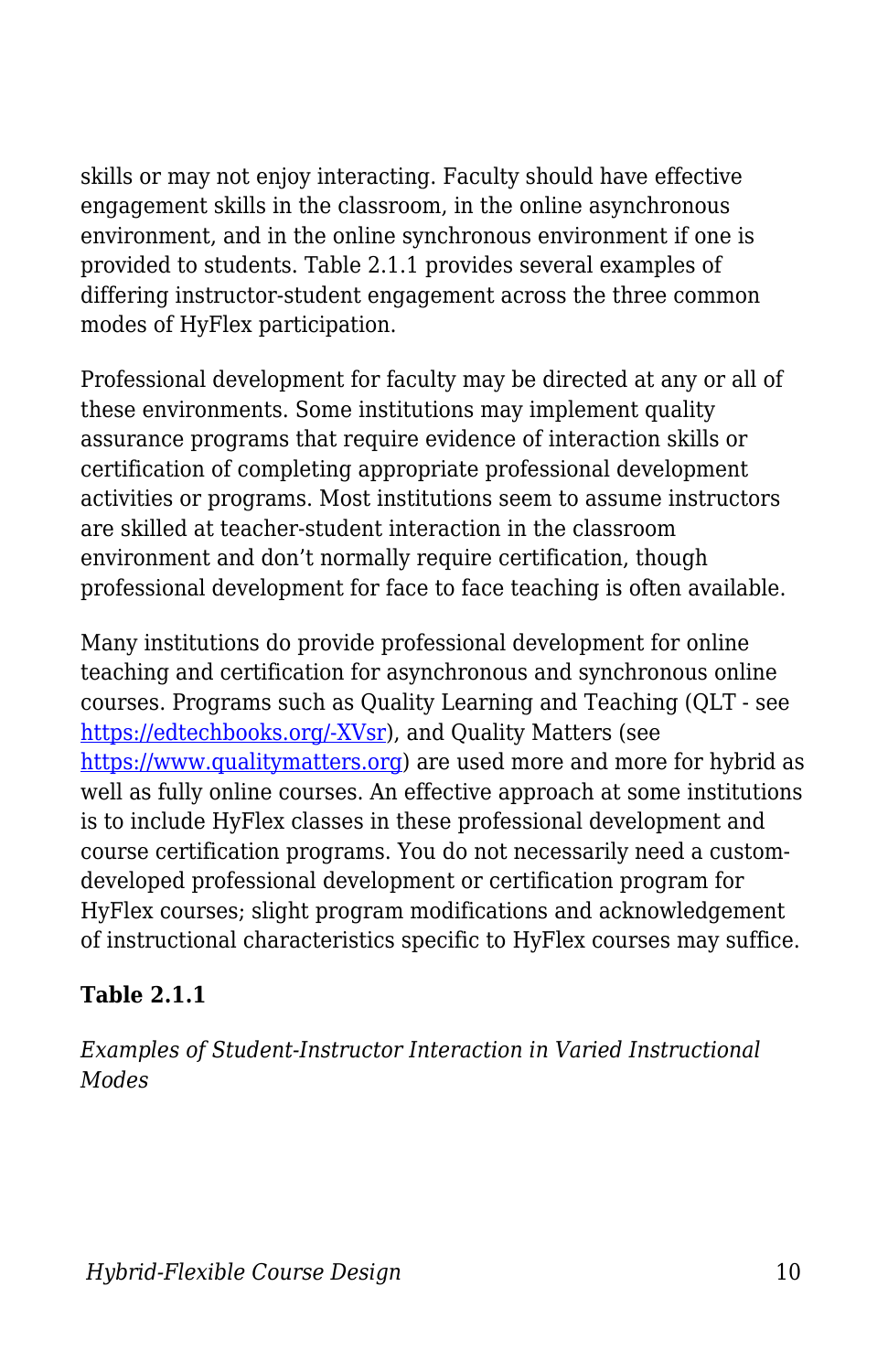|                   | Classroom                                                                                                  | Online<br><b>Synchronous</b>                                                                                                                                                          | Online<br><b>Asynchronous</b>                                                                                                               |
|-------------------|------------------------------------------------------------------------------------------------------------|---------------------------------------------------------------------------------------------------------------------------------------------------------------------------------------|---------------------------------------------------------------------------------------------------------------------------------------------|
| Content           | Dynamic,<br>interesting<br>presentation<br>of content                                                      | Instructor<br>addresses<br>online students<br>similarly to in-<br>class students                                                                                                      | Instructor<br>acknowledges<br>online students<br>in class<br>recordings and in<br>recorded<br>messages to<br>asynchronous<br>students       |
| <b>Engagement</b> | Meaningful<br>discussions;<br>collaborative<br>activities<br>involving<br>students and<br>instructor       | Instructor<br>engages online<br>students<br>during in-class<br>discussion and<br>group activities                                                                                     | Instructor<br>presence in<br>online<br>discussions is<br>obvious,<br>frequent, and<br>contributes to<br>the conversation<br>over time       |
| Assessment        | Ongoing<br>informal<br>assessment<br>of learning<br>during<br>content<br>presentation<br>and<br>activities | Instructor<br>intentionally<br>injects<br>opportunities<br>for interaction<br>to support<br>informal<br>assessment of<br>learning during<br>content<br>presentation<br>and activities | Feedback to<br>students during<br>instructional<br>activities is<br>timely, accurate,<br>and significant<br>(not abbreviated<br>or trivial) |

*Hybrid-Flexible Course Design* 11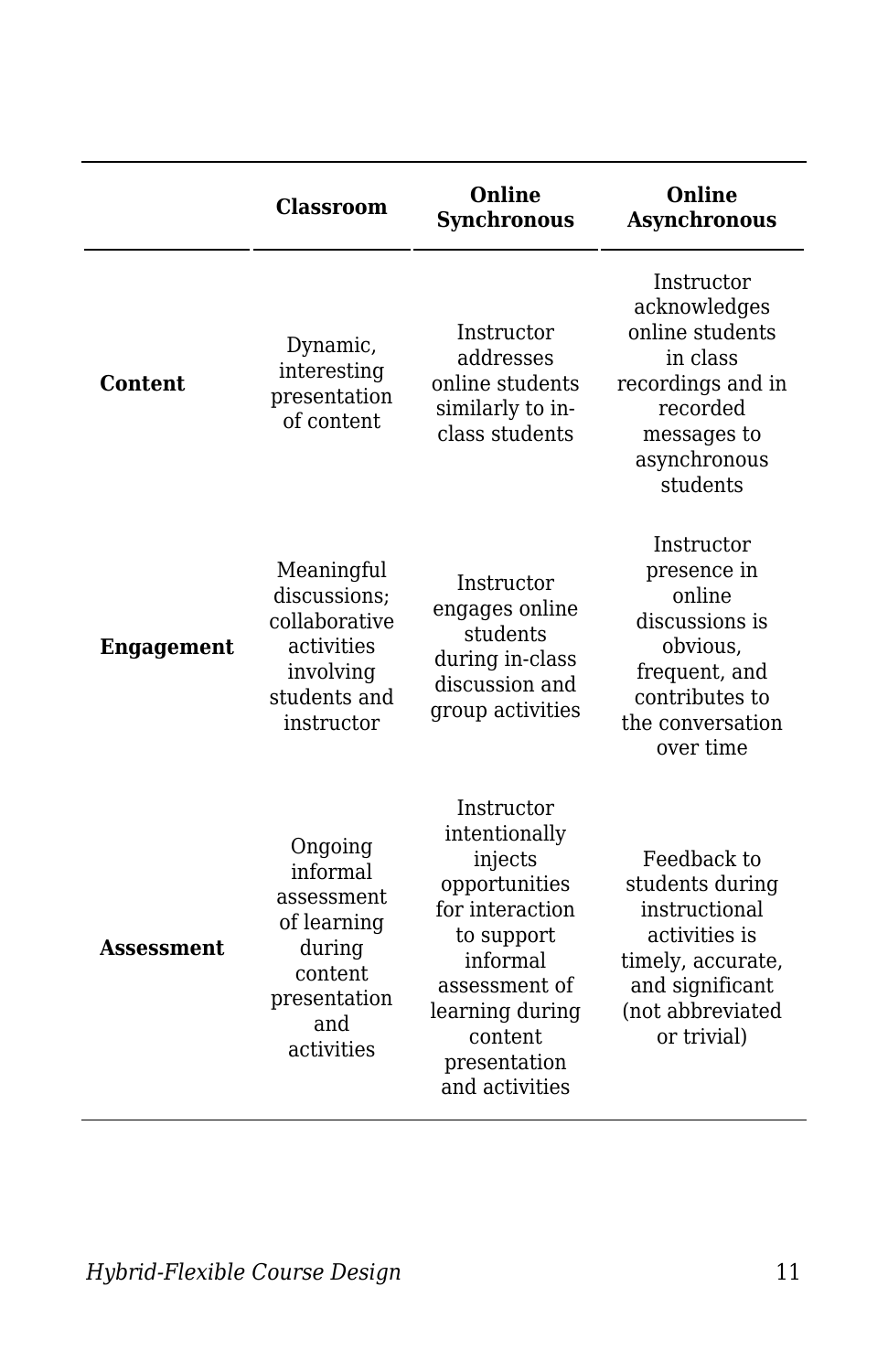# **Assessing Learning Progression**

Assessing student learning, in general, can be very much the same in all modes of HyFlex instruction. Faculty with experience teaching in the classroom will likely evaluate learning, and the progress of learning, much the same as they have in the past.

Learning progression is also referred to as "formative assessment" or "formative evaluation" in the education literature. "The goal of formative evaluation is the improvement of student motivation and learning." (McMillan, 2007, pg. 3) In the classroom, learning progression is often assessed informally, with physical and social cues being sent and read by both students and the instructor as content is presented and class activities are in progress. Instructors may interrupt a presentation for a quick quiz (or a "show of hands"), or to ask questions of selected students. (A very many effective practices exist; you have probably experienced dozens of them over the course of your education.) For a thorough description and discussion of various formative evaluation techniques used in the classroom, see Formative Classroom Assessment: Theory into Practice. (McMillan, 2007)

When working with online students, the challenge to instructors is translating the techniques of formative evaluation effective in the classroom into the online instructional environment – in many cases both synchronous and asynchronous. Synchronous online instructional formats often afford many of the same evaluation techniques as those used in the classroom. Spontaneous quizzing, reading facial cues, conducting quick polls, encouraging question and answer sessions, completing "one minute essays" are some of the practices used in the classroom that can work well with online synchronous students. Clearly, there may be additional challenges to the instructor since all of these interactions will now be mediated by technology, and that technology may be limited in its ability to convey meaning through small video windows, imperfect audio, or other challenges. But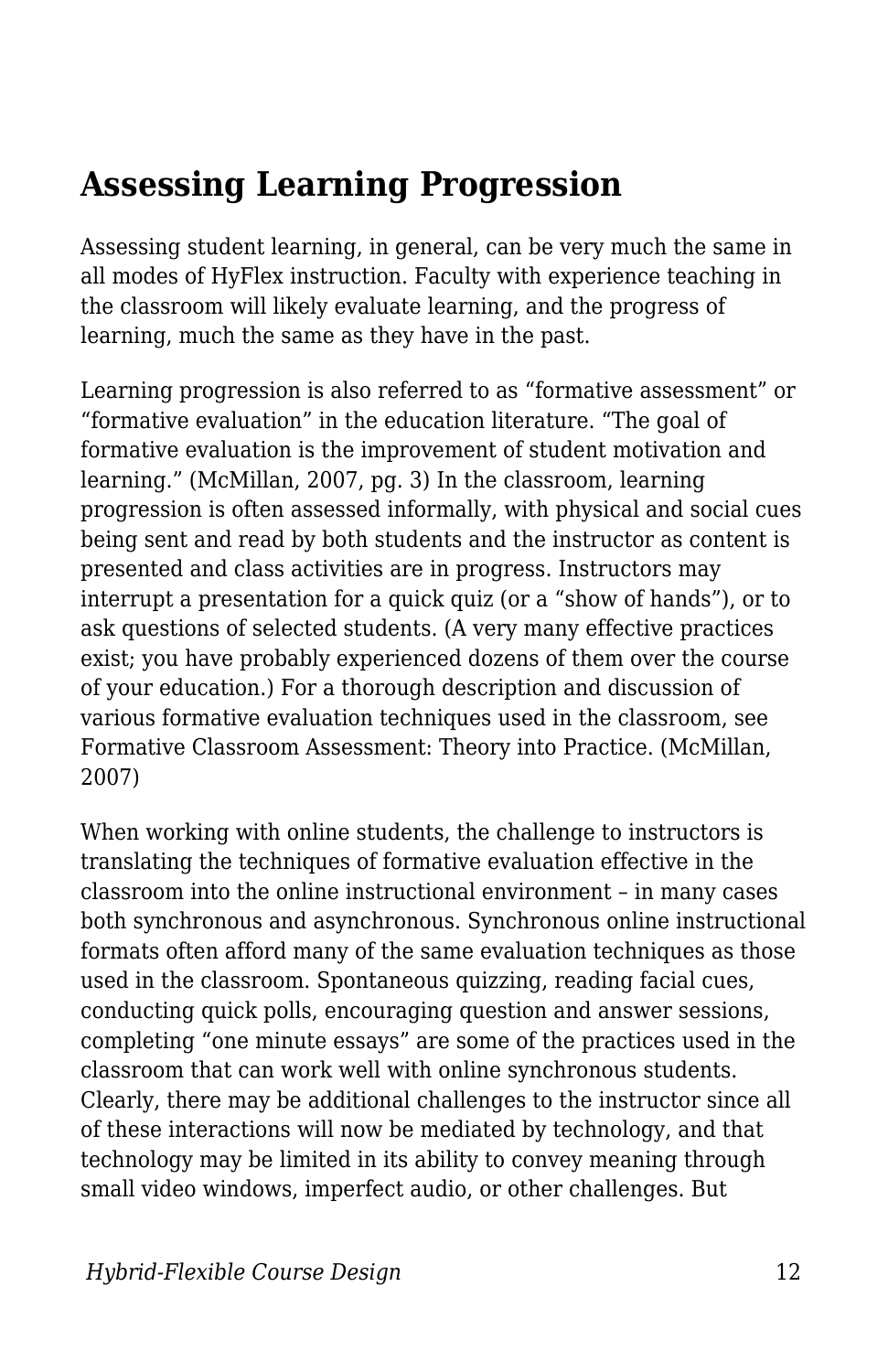overall, many instructors find reasonable approaches supporting their assessment of learning progression with online synchronous students. (Coordinating instructor efforts for both in-class and synchronous students presents the same challenges as those mentioned above.)

It becomes much more difficult for instructors to conduct formative evaluation for asynchronous online learning, though it is far from impossible to do so effectively. For a thorough summary o some of the most common and effective online formative assessment practices, see Gikandi, Morrow, and Davis (2011). In their review of the literature available at the time, they found that "effective online formative assessment can foster a learner and assessment centered focus through formative feedback and enhanced learner engagement with valuable learning experiences." (2011, pg 2333) Practices such as the use of discussion forums, frequent quizzes, and requiring multiple performances of understanding represented in an e-portfolio system are noted as being particularly useful. One meta-practice that many HyFlex instructors use is to design activities supporting formative assessment for all students that meet the specific needs of online asynchronous students. Essentially this creates an online formative assessment approach applied to all students, no matter how they participate in class sessions.

# **Voices of the Faculty**

Several HyFlex faculty from San Francisco State University have provided short video reports of their experience with HyFlex, in their specific context. Their short stories highlight meaningful aspects of their own HyFlex journey.

#### **Jeff Brain:<http://youtu.be/PTCS-kbczME> (approximately 4 minutes)**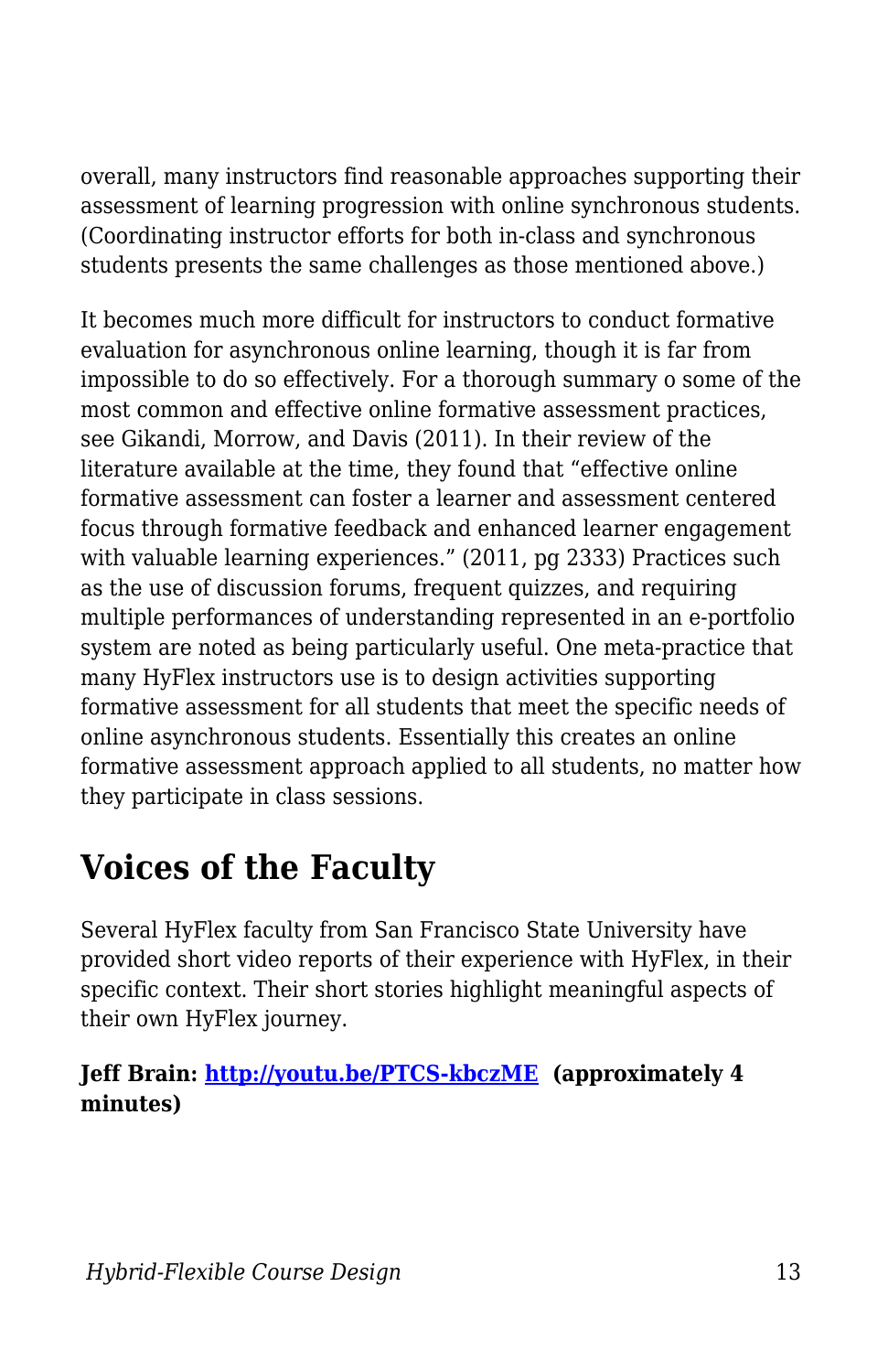

[Watch on YouTube https://edtechbooks.org/-zRu](https://www.youtube.com/embed/PTCS-kbczME?autoplay=1&rel=0&showinfo=0&modestbranding=1)

#### **Patricia Donohue:**

**<http://youtu.be/B5FTHXA1Vbk> (approximately 15 minutes)**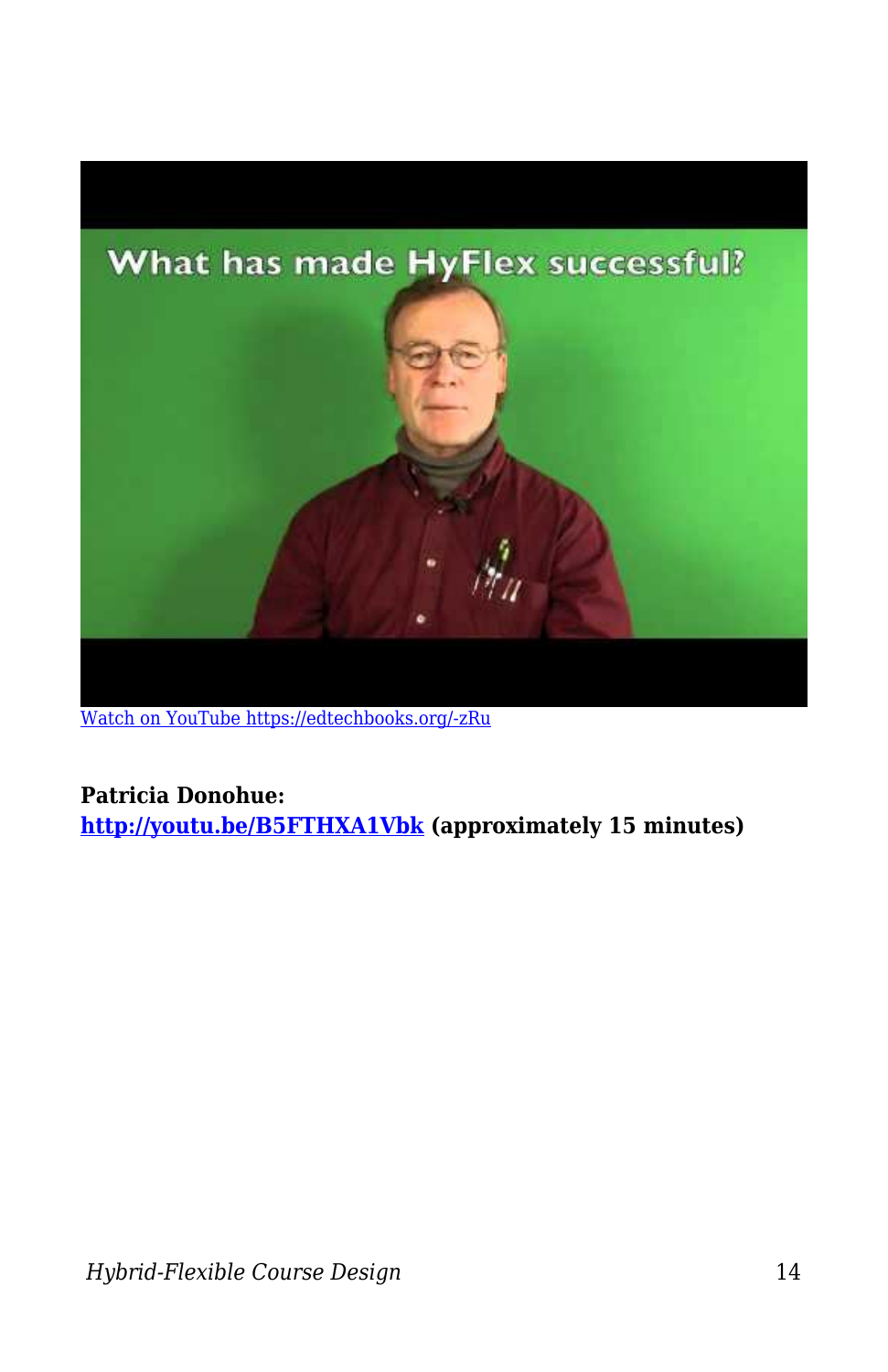

[Watch on YouTube https://edtechbooks.org/-RXG](https://www.youtube.com/embed/B5FTHXA1Vbk?autoplay=1&rel=0&showinfo=0&modestbranding=1)

### **The Student Assistant Voice: Supporting Instructors in Using Hyflex**

I asked a recent graduate of the SF State ITEC MA program to talk about her experience working with one of our faculty in creating a HyFlex version of his traditional classroom-delivered course. Here is what she said:

"If you want to learn more about Hyflex or get hands-on experience organizing a course in an LMS, a nice way to get started is to work with a professor who has used this approach before. I did this during the Fall 2010 semester, and learned a lot.

To begin, ask your advisor if any instructors are looking for support or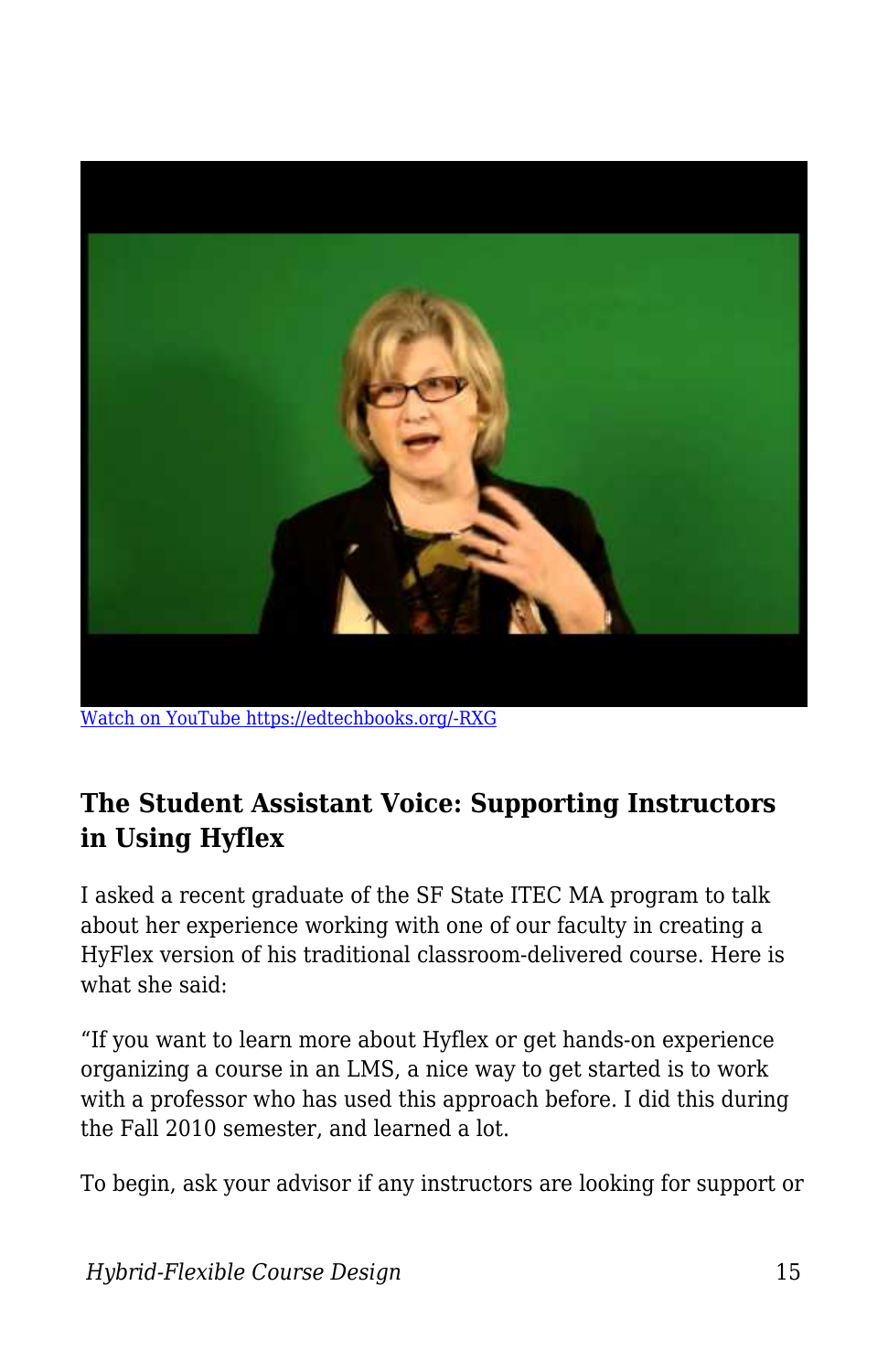if any classes might benefit from Hyflex adaptation. Not all instructors teach full-time, and not all are interested in learning iLearn (SF State's LMS, a Moodle derivative). Some experienced professors have solid instructional technique and innovative programs, but might not be skillful in using collaboration tools. Because our courses need to meet the needs of students who may be unable to attend classroom sessions, you can help an instructor shape their materials and lead the class in a manner that works for all learners.

Based on my one experience providing Hyflex support to a part-time instructor, here's how I'd suggest you proceed …

- 1. **SETUP:** Meet with the instructor at least two weeks before the semester begins (several months before would be even better). Review the course materials and discuss how the professor envisions the class. It's important, in this early stage, to have a solid course syllabus and access to most or all of the course content, unless that content will be driven by guest speakers. Determine if any materials need to be converted for online use, or if there are opportunities to improve the materials through changes in instructional media. See if you can help find the most timely online materials, or offer viewpoints that reflect current student expectations about the topics under discussion. Some instructors may worry about content ownership in loading their instructional materials into the LMS; I was glad mine didn't, but if this comes up, discuss it with your advisor.
- 2. **ASSIGNMENT FLOW:** Next, decide on all the small details of iLearn use. How will the professor present assignments? How will students deliver their work? How will reflection, peer exchanges, and feedback occur? In most cases, instructors will simply post files, and use the forum tool for assignments, but some may want to venture into quizzes and other functionality that iLearn easily supports. When students respond, will they type their responses in the iLearn editor or attach a file? When they attach file, which file formats can the instructor accept?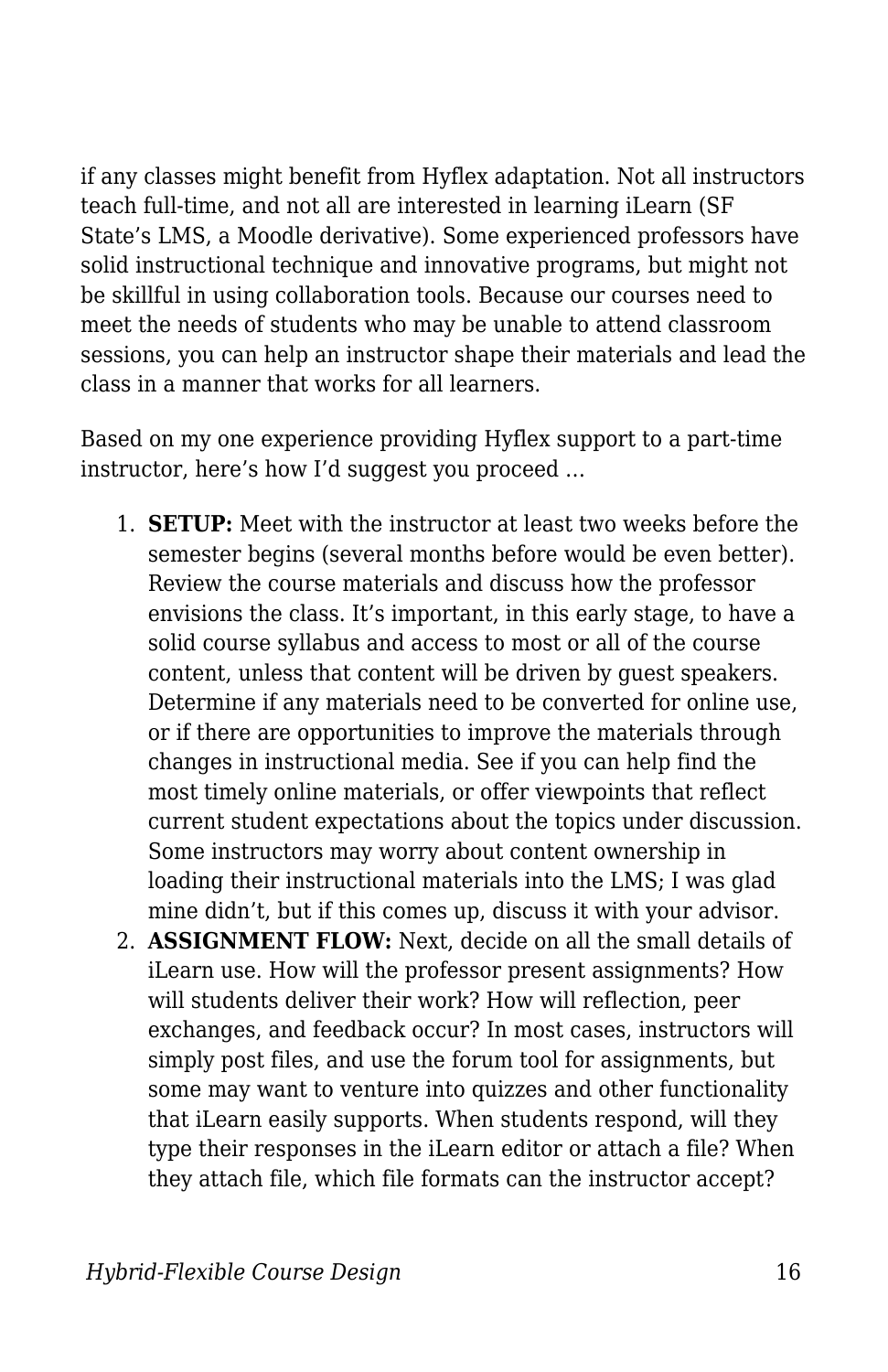Does the instructor know how to reply to a post in iLearn, or do they want to reply by commenting directly on printouts? These simple mechanics should be discussed to their smallest detail, because professors may have set expectations and students have iLearn usage preferences. It helps to go over this first with the professor, then in the first class meeting, and modify flow to meet class preferences.

- 3. **ONLINE DISCUSSION:** An instructor who hasn't presented in Hyflex will need to understand notification, discussion, and reflection in the LMS. You'll want to make sure they understand how to use the email digest, how to comment to the class, and to use email to reply to individual work. They should know in advance that there is no private communication in iLearn. They'll need to understand that when sending a message through iLearn, the list of recipients is omitted (for privacy), so they should begin their message by stating that the message is going to all students in the class.
- 4. **COLLABORATION AND RECORDING:** During classroom delivery, you'll need to help the instructor start Elluminate (the web conferencing application we use for synchronous training), begin the recording session, and monitor the chat window to give online students an opportunity to participate. If you're lucky, as we were, you'll find a generous and technically inclined student to drive the Elluminate deck, or decide on a rotation among students, so everyone gets hands-on experience with Elluminate. It's extremely helpful if the instructor stands in good reach of the mics, and if the mics are turned off during small group discussions. It would also be helpful to note start times of key events in the class, such as the start of the main presentation, and post those notes on iLearn for use with the Elluminate archive.

In summary, many of us are in Instructional Technology programs because we want to improve distance education. Signing up to be a TA and move a class to Hyflex is a way you can 'act locally, think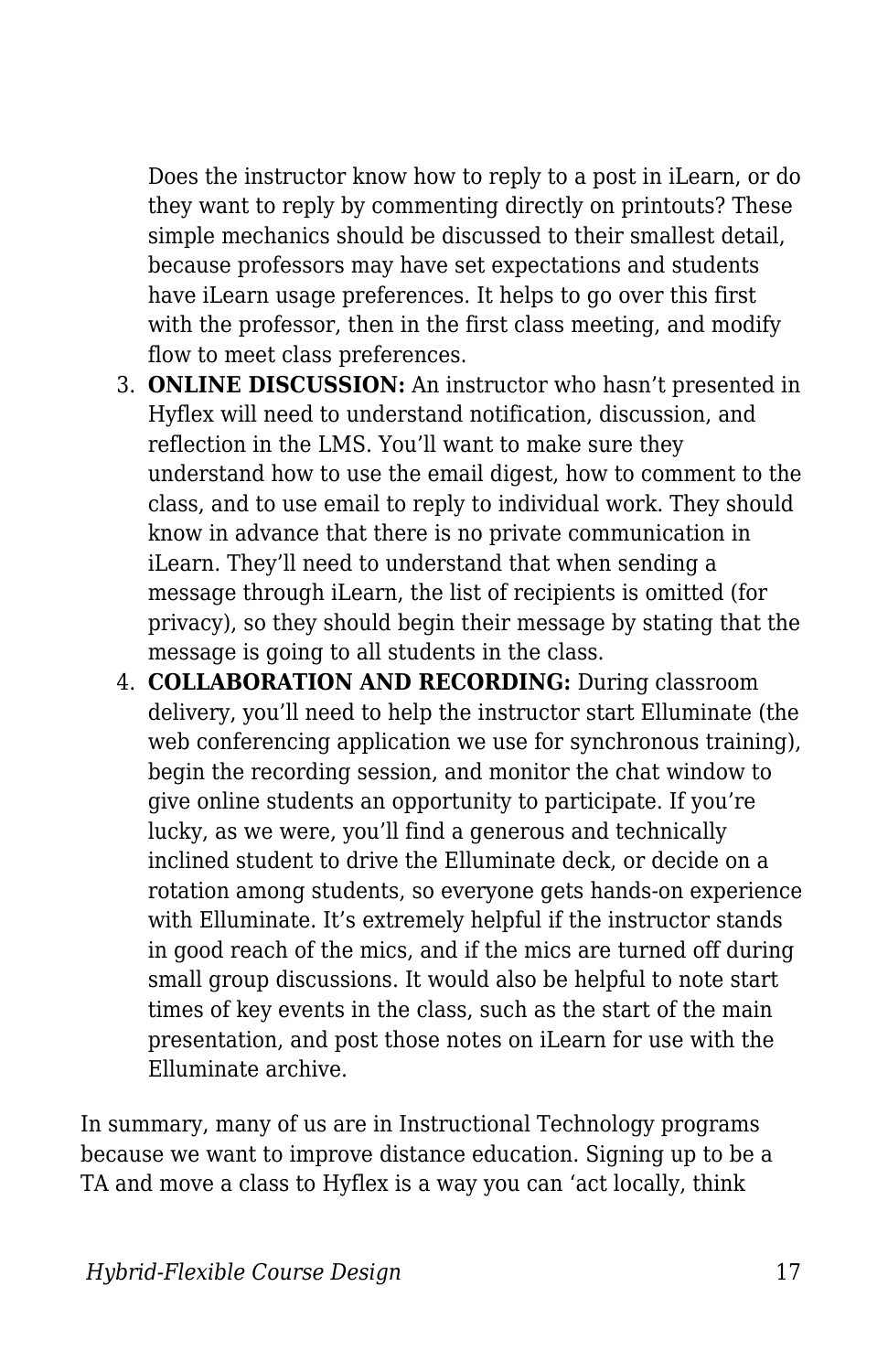globally' and help good instructors broaden their educational reach." Catherine Mone – ITEC 2010

# **References**

Beatty, B. J. (2007). *Transitioning to an Online World: Using HyFlex Courses to Bridge the Gap*. Proceedings of the ED-MEDIA 2007 World Conference on Educational Multimedia, Hypermedia, and Telecommunications, Vancouver, Canada. (June, 2007).

Boettcher, J. V., & Conrad, R. M. (2016). *The Online Teaching Survival Guide, 2nd Ed.* San Francisco, CA: Jossey-Bass.

Bonk, C. J., & Zhang, K. (2008). *Empowering Online Learning: 100+ Activities for Reading, Reflecting, Displaying, and Doing.* San Francisco, CA: Jossey-Bass.

Bower, M., Kennedy, G. E., Dalgarno, B., Lee, M. J. W., and Kenney, J. (2014). *Blended synchronous learning: A handbook for educators.* Retrieved from [http://blendsync.org/handbook/C](http://blendsync.org/handbook/)onrad, D. & Openo, J. (2018). *Assessment Strategies for Online Learning: Engagement and Authenticity*. Edmonton, AB: Athabasca University Press.

Conrad, D. & Openo, J. (2018). Assessment Strategies for Online Learning: Engagement and Authenticity (Issues in Distance Education). Edmonton, AB: Athabasca University Press.

Dabbagh N., Marra, N., & Howland, J.L. (2018). *Meaningful Online Learning: Integrating Strategies, Activities, and Learning Technologies for Effective Designs*. London: Routledge.

Finkelstein, J. (2006). *Learning in Real Time: Synchronous Teaching and Learning Online*. San Francisco, CA:Jossey-Bass.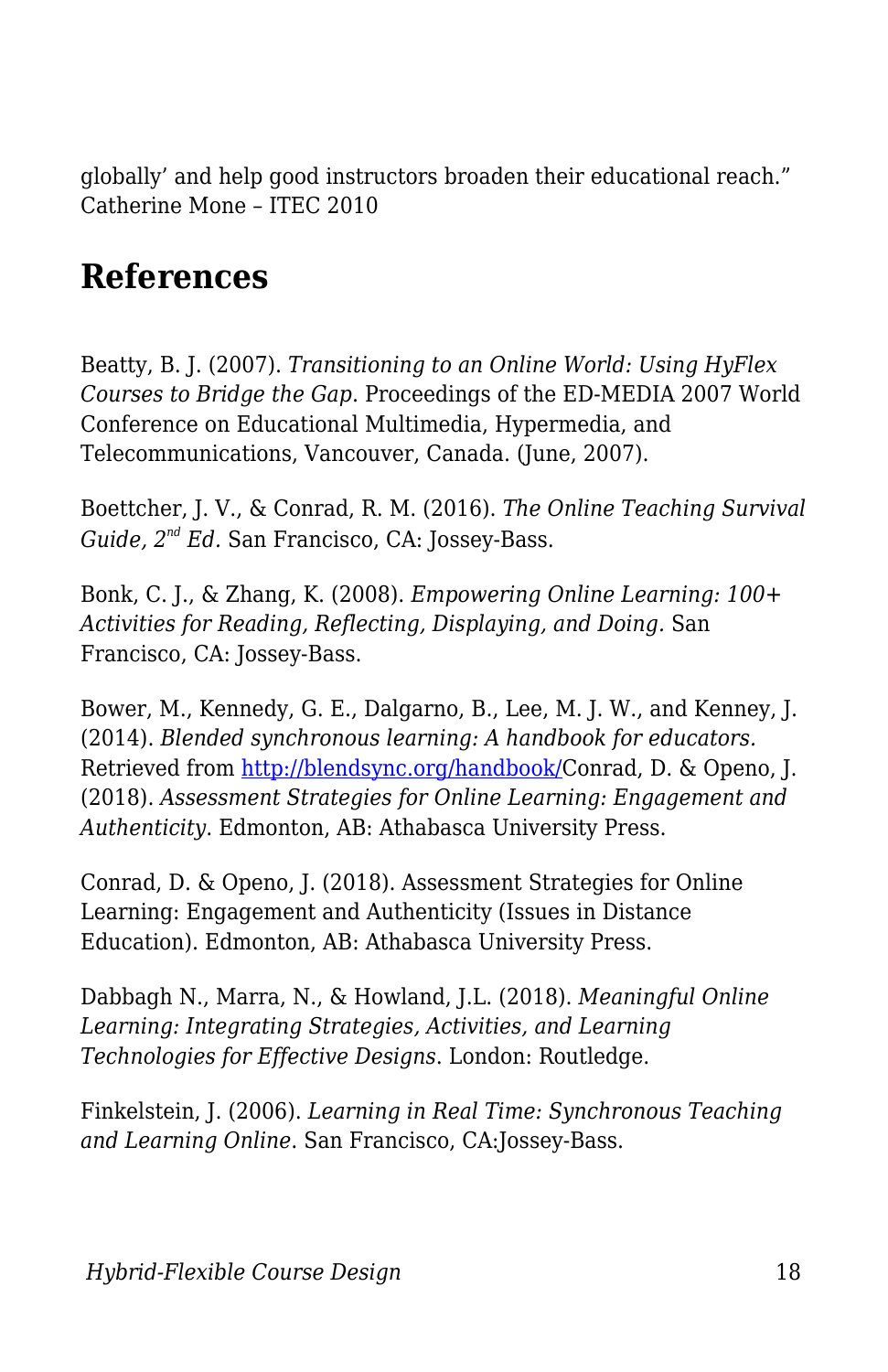Gikandi, J. W., Morrow, D., and Davis, N. E. (2011). Online formative assessment in higher education: A review of the literature. *Computers & Education 57*, pp. 2333-2351.

Kim, A. J. (2000). *Community Building on the Web: Secret Strategies for Successful Online Communities.* Berkeley, CA: Peachpit Press.

H. McMillan (Ed.), (2007). *Formative classroom assessment: Theory into practice.* New York: Teachers College Press.

Oosterhof, A., Conrad, R. M., & Ely, D. P. (2008). *Assessing Learners Online.* Upper Saddle River, NJ: Pearson.

Pralloff, R. M. & Pratt, K. (1999). *Building Learning Communities in Cyberspace: Effective Strategies for the Online Classroom.* San Francisco, CA: Jossey-Bass.

Wright, V. H., Szymanski Sunal, C., & Wilson, E. K. (Eds.). (2006). *Research on Enhancing the Interactivity of Online Learning.* Greenwich, CT: Information Age Publishing.